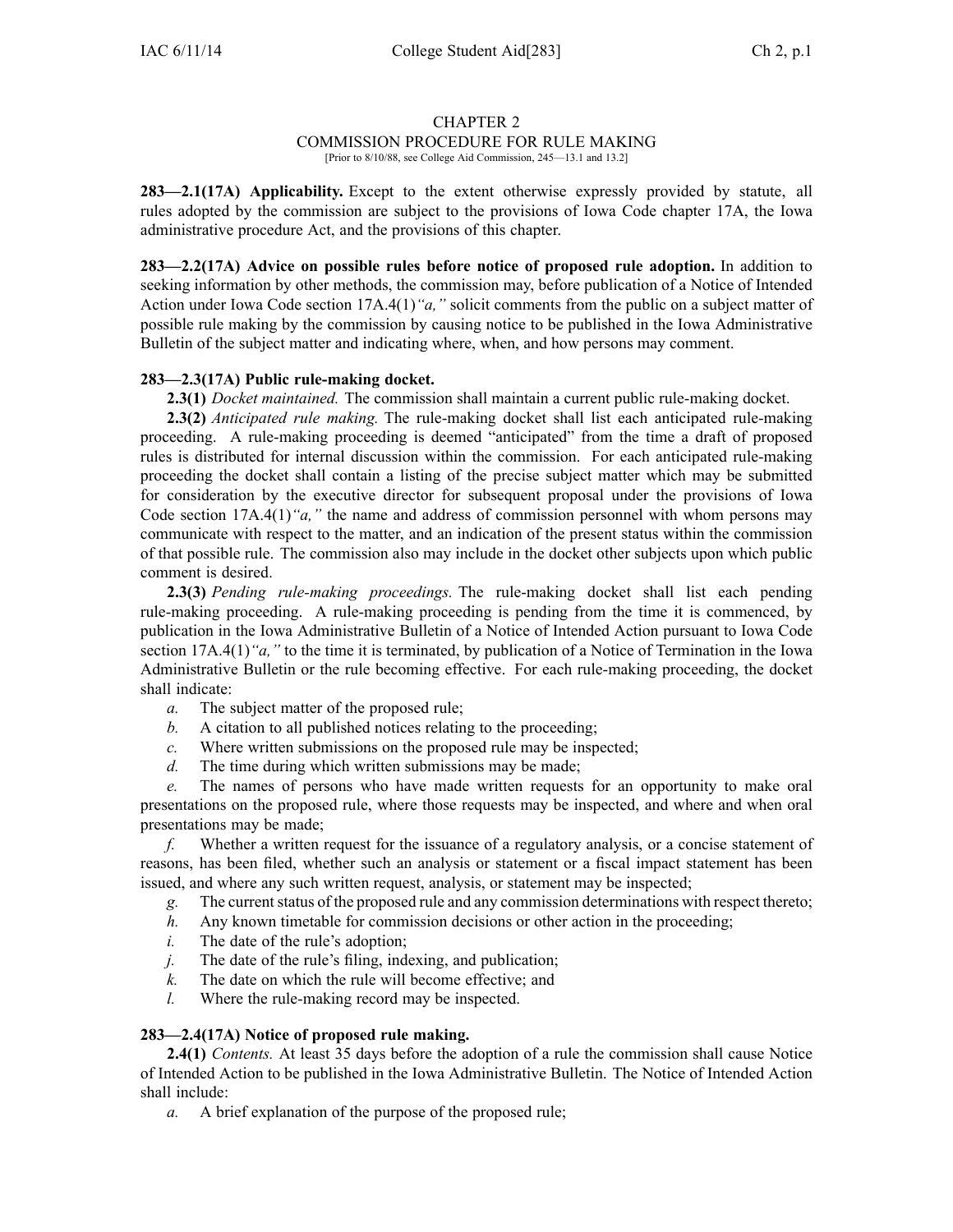- *b.* The specific legal authority for the proposed rule;
- *c.* Except to the extent impracticable, the text of the proposed rule;
- *d.* Where, when, and how views may be presented on the proposed rule; and

*e.* Where, when, and how an oral proceeding may be demanded on the proposed rule if the notice does not already provide for one.

Where inclusion of the complete text of <sup>a</sup> proposed rule in the Notice of Intended Action is impracticable, the commission shall include in the notice <sup>a</sup> statement fully describing the specific subject matter of the omitted portion of the text of the proposed rule, the specific issues to be addressed by the omitted text of the proposed rule, and the range of possible choices being considered by the commission for the resolution of each of those issues.

**2.4(2)** *Incorporation by reference.* A proposed rule may incorporate other materials by reference only if it complies with all of the requirements applicable to the incorporation by reference of other materials in an adopted rule that are contained in subrule 2.12(2) of this chapter.

**2.4(3)** *Copies of notices.* Persons desiring to receive copies of all future Notices of Intended Action must file with the commission <sup>a</sup> written reques<sup>t</sup> indicating the name and address to which such notices should be sent. Within seven days after submission of <sup>a</sup> Notice of Intended Action to the administrative rules coordinator for publication in the Iowa Administrative Bulletin, the commission shall mail or electronically transmit <sup>a</sup> copy of that notice to those persons who have filed <sup>a</sup> written reques<sup>t</sup> for either mailing or electronic transmittal with the commission for Notices of Intended Action. The written reques<sup>t</sup> shall be accompanied by paymen<sup>t</sup> of the subscription price which may cover the full cost of the subscription service, including its administrative overhead and the cost of copying and mailing the Notices of Intended Action for <sup>a</sup> period of one year. Interested persons may also subscribe to the service provided at https://www.legis.iowa.gov/Subscribe/agencyChanges.aspx to receive rule-making information regarding the commission.

[**ARC 1490C**, IAB 6/11/14, effective 7/30/14]

### **283—2.5(17A) Public participation.**

**2.5(1)** *Written comments.* For at least 20 days after publication of Notice of Intended Action, arguments, data, and views may be submitted in writing on the proposed rule. Such written submissions should identify the proposed rule to which they relate and should be submitted to Executive Director, College Student Aid Commission, 430 East Grand Avenue, Third Floor, Des Moines, Iowa 50309-1920, or to the person designated in the Notice of Intended Action.

**2.5(2)** *Oral proceedings.* The commission may, at any time, schedule an oral proceeding on <sup>a</sup> proposed rule. The commission shall schedule an oral proceeding on <sup>a</sup> proposed rule if, within 20 days after the published Notice of Intended Action, <sup>a</sup> written reques<sup>t</sup> for an opportunity to make oral presentations is submitted to the commission by the administrative rules review committee, <sup>a</sup> governmental subdivision, an agency, an association having not less than 25 members, or at least 25 persons. That reques<sup>t</sup> must contain the following additional information:

*a.* A reques<sup>t</sup> by one or more individual persons must be signed by each individual and must include the address and telephone number of each individual.

*b.* A reques<sup>t</sup> by an association must be signed by an officer or designee of the association, must contain <sup>a</sup> statement that the association has at least 25 members, and must include the address and telephone number of the person signing the request.

*c.* A reques<sup>t</sup> by an agency or governmental subdivision must be signed by an official having authority to act on behalf of the entity and must contain the address and telephone number of the person signing the request.

### **2.5(3)** *Conduct of oral proceedings.*

*a. Applicability.* This subrule applies only to those oral rule-making proceedings in which an opportunity to make oral presentations is authorized or required by Iowa Code section [17A.4\(1\)](https://www.legis.iowa.gov/docs/ico/section/17A.4.pdf)*"b"* as amended by 1998 Iowa Acts, chapter 1202, section 8, or this chapter.

*b. Scheduling and notice.* An oral proceeding on <sup>a</sup> proposed rule may be held in one or more locations and shall not be held earlier than 20 days after notice of its location and time is published in the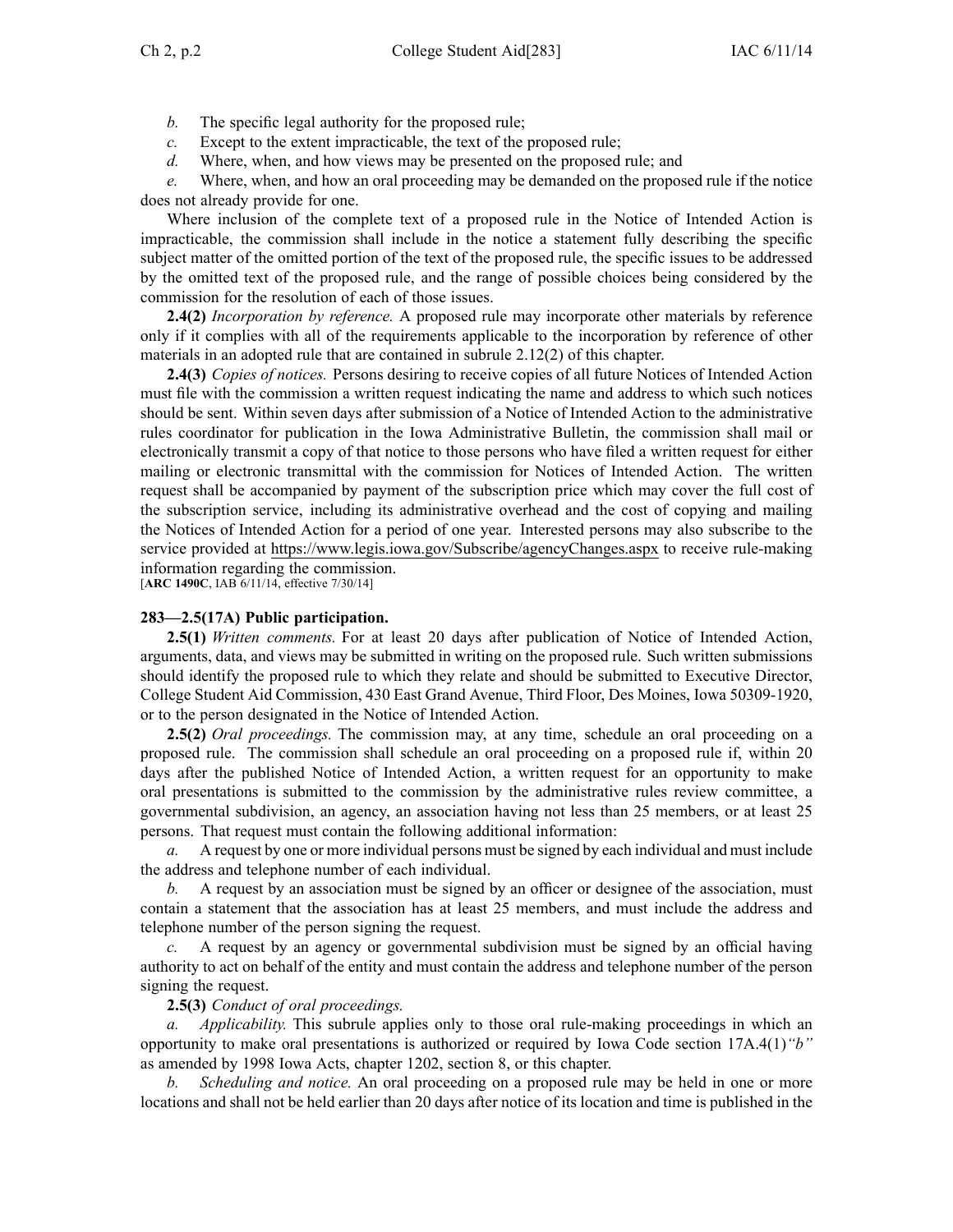Iowa Administrative Bulletin. That notice shall identify the proposed rule by ARC number and citation to the Iowa Administrative Bulletin.

*Presiding officer.* The commission, a member of the commission, or another person designated by the commission who will be familiar with the substance of the proposed rule, shall preside at the oral proceeding on <sup>a</sup> proposed rule. If the commission does not preside, the presiding officer shall prepare <sup>a</sup> memorandum for consideration by the commission summarizing the contents of the presentations made at the oral proceeding unlessthe commission determinesthatsuch <sup>a</sup> memorandum is unnecessary because the commission will personally listen to or read the entire transcript of the oral proceeding.

*d. Conduct of proceeding.* At an oral proceeding on <sup>a</sup> proposed rule, oral statements and documentary and physical submissions may be made including data, views, comments, or arguments concerning the proposed rule. Persons wishing to make oral presentations at such <sup>a</sup> proceeding are encouraged to notify the commission at least one business day prior to the proceeding and indicate the general subject of the presentations. At the proceeding, those who participate shall indicate their names and addresses, identify any persons or organizations they represent, and provide any other information relating to their participation deemed appropriate by the presiding officer. Oral proceedings shall be open to the public and shall be recorded by stenographic or electronic means.

(1) At the beginning of the oral proceeding, the presiding officer shall give <sup>a</sup> brief synopsis of the proposed rule, <sup>a</sup> statement of the statutory authority for the proposed rule, and the reasons for the commission decision to propose the rule. The presiding officer may place time limitations on individual oral presentations when necessary to ensure the orderly and expeditious conduct of the oral proceeding. To encourage joint oral presentations and to avoid repetition, additional time may be provided for persons whose presentations represen<sup>t</sup> the views of other individuals as well as their own views.

(2) Persons making oral presentations are encouraged to avoid restating matters submitted in writing.

(3) To facilitate the exchange of information, the presiding officer may, where time permits, open the floor to questions or general discussion.

(4) The presiding officer shall have the authority to take any reasonable action necessary for the orderly conduct of the meeting.

(5) Physical and documentary submissions presented by participants in the oral proceeding shall be submitted to the presiding officer. Such submissions become the property of the commission.

(6) The oral proceeding may be continued by the presiding officer to <sup>a</sup> later time without notice other than by announcement at the hearing.

(7) Participants in an oral proceeding shall not be required to take an oath or to submit to cross-examination. However, the presiding officer in an oral proceeding may question participants and permit the questioning of participants by other participants about any matter relating to that rule-making proceeding, including any prior written submissions made by those participants in that proceeding; but no participant shall be required to answer any question.

(8) The presiding officer in an oral proceeding may permit rebuttal statements and reques<sup>t</sup> the filing of written statements subsequent to the adjournment of the oral presentations.

**2.5(4)** *Additional information.* In addition to receiving written comments and oral presentations on <sup>a</sup> proposed rule according to the provisions of thisrule, the commission may obtain information concerning <sup>a</sup> proposed rule through any other lawful means deemed appropriate.

**2.5(5)** *Accessibility.* The commission shall schedule oral proceedings in rooms accessible to, and functional for, persons with physical disabilities. Persons who have special requirements should contact the administrative secretary at College Student Aid Commission, 430 East Grand Avenue, Third Floor, Des Moines, Iowa 50309-1920, or (515)242-3341 in advance to arrange access or other needed services. [**ARC 1490C**, IAB 6/11/14, effective 7/30/14]

# **283—2.6(17A) Regulatory analysis.**

**2.6(1)** *Definition of small business.* A small business is defined in Iowa Code section [17A.4A\(7\)](https://www.legis.iowa.gov/docs/ico/section/17A.4A.pdf).

**2.6(2)** *Mailing list.* Small businesses or organizations of small businesses may be registered on the commission's small business impact list by making <sup>a</sup> written application addressed to College Student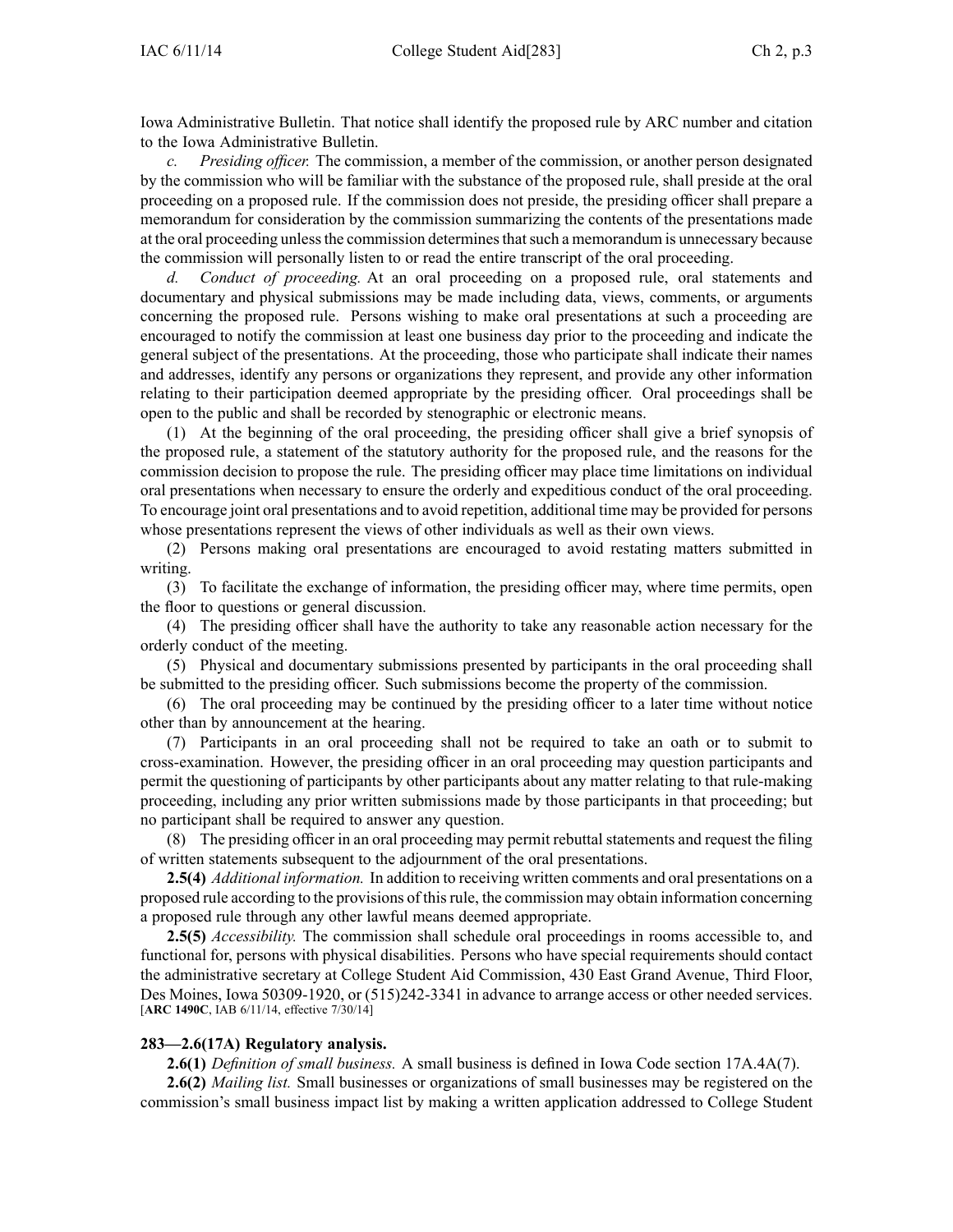Aid Commission, 430 East Grand Avenue, Third Floor, Des Moines, Iowa 50309-1920. The application for registration shall state:

*a.* The name of the small business or organization of small businesses;

*b.* Its address;

*c.* The name of <sup>a</sup> person authorized to transact business for the applicant;

*d.* A description of the applicant's business or organization. An organization representing 25 or more persons who qualify as <sup>a</sup> small business shall indicate that fact.

Whether the registrant desires copies of Notices of Intended Action at cost, or desires advance notice of the subject of all or some specific category of proposed rule making affecting small business.

The commission may, at any time, reques<sup>t</sup> additional information from the applicant to determine whether the applicant is qualified as a small business or as an organization of 25 or more small businesses. The commission may periodically send <sup>a</sup> letter to each registered small business or organization of small businesses asking whether that business or organization wants to remain on the registration list. The name of <sup>a</sup> small business or organization of small businesses will be removed from the list if <sup>a</sup> negative response is received or if no response is received within 30 days after the letter is sent.

**2.6(3)** *Time of mailing.* Within seven days after submission of <sup>a</sup> Notice of Intended Action to the administrative rules coordinator for publication in the Iowa Administrative Bulletin, the commission shall mail to all registered small businesses or organizations of small businesses, in accordance with their request, either <sup>a</sup> copy of the Notice of Intended Action or notice of the subject of that proposed rule making. In the case of <sup>a</sup> rule that may have an impact on small business adopted in reliance upon Iowa Code section [17A.4\(2\)](https://www.legis.iowa.gov/docs/ico/section/17A.4.pdf), the commission shall mail notice of the adopted rule to registered businesses or organizations prior to the time the adopted rule is published in the Iowa Administrative Bulletin.

**2.6(4)** *Qualified requesters for regulatory analysis—economic impact.* The commission shall issue <sup>a</sup> regulatory analysis of <sup>a</sup> proposed rule that conforms to the requirements of Iowa Code section [17A.4A\(2a\)](https://www.legis.iowa.gov/docs/ico/section/17A.4A.pdf) after <sup>a</sup> proper reques<sup>t</sup> from:

*a.* The administrative rules coordinator;

*b.* The administrative rules review committee.

**2.6(5)** *Qualified requesters for regulatory analysis—business impact.* The commission shall issue <sup>a</sup> regulatory analysis of <sup>a</sup> proposed rule that conforms to the requirements of Iowa Code section [17A.4A\(2b\)](https://www.legis.iowa.gov/docs/ico/section/17A.4A.pdf) after <sup>a</sup> proper reques<sup>t</sup> from:

*a.* The administrative rules review committee;

*b.* The administrative rules coordinator;

*c.* At least 25 or more persons who sign the reques<sup>t</sup> provided that each represents <sup>a</sup> different small business;

*d.* An organization representing at least 25 small businesses. That organization shall list the names, addresses and telephone numbers of not less than 25 small businesses it represents.

**2.6(6)** *Time period for analysis.* Upon receipt of <sup>a</sup> timely reques<sup>t</sup> for <sup>a</sup> regulatory analysis the commission shall adhere to the time lines described in Iowa Code section [17A.4A\(4\)](https://www.legis.iowa.gov/docs/ico/section/17A.4A.pdf).

**2.6(7)** *Contents of request.* A reques<sup>t</sup> for <sup>a</sup> regulatory analysis is made when it is mailed or delivered to the commission. The reques<sup>t</sup> shall be in writing and satisfy the requirements of Iowa Code section  $17A.4A(1)$ .

**2.6(8)** *Contents of concise summary.* The contents of the concise summary shall conform to the requirements of Iowa Code section [17A.4A\(4,5\)](https://www.legis.iowa.gov/docs/ico/section/17A.4A.pdf).

**2.6(9)** *Publication of <sup>a</sup> concise summary.* The commission shall make available, to the maximum extent feasible, copies of the published summary in conformance with Iowa Code section [17A.4A\(5\)](https://www.legis.iowa.gov/docs/ico/section/17A.4A.pdf).

**2.6(10)** *Regulatory analysis contents—rules review committee or rules coordinator.* When <sup>a</sup> regulatory analysis is issued in response to <sup>a</sup> written reques<sup>t</sup> from the administrative rules review committee, or the administrative rules coordinator, the regulatory analysis shall conform to the requirements of Iowa Code section [17A.4A\(2a\)](https://www.legis.iowa.gov/docs/ico/section/17A.4A.pdf), unless <sup>a</sup> written reques<sup>t</sup> expressly waives one or more of the items listed in the section.

**2.6(11)** *Regulatory analysis contents—substantial impact on small business.* When <sup>a</sup> regulatory analysis is issued in response to <sup>a</sup> written reques<sup>t</sup> from the administrative rules review committee,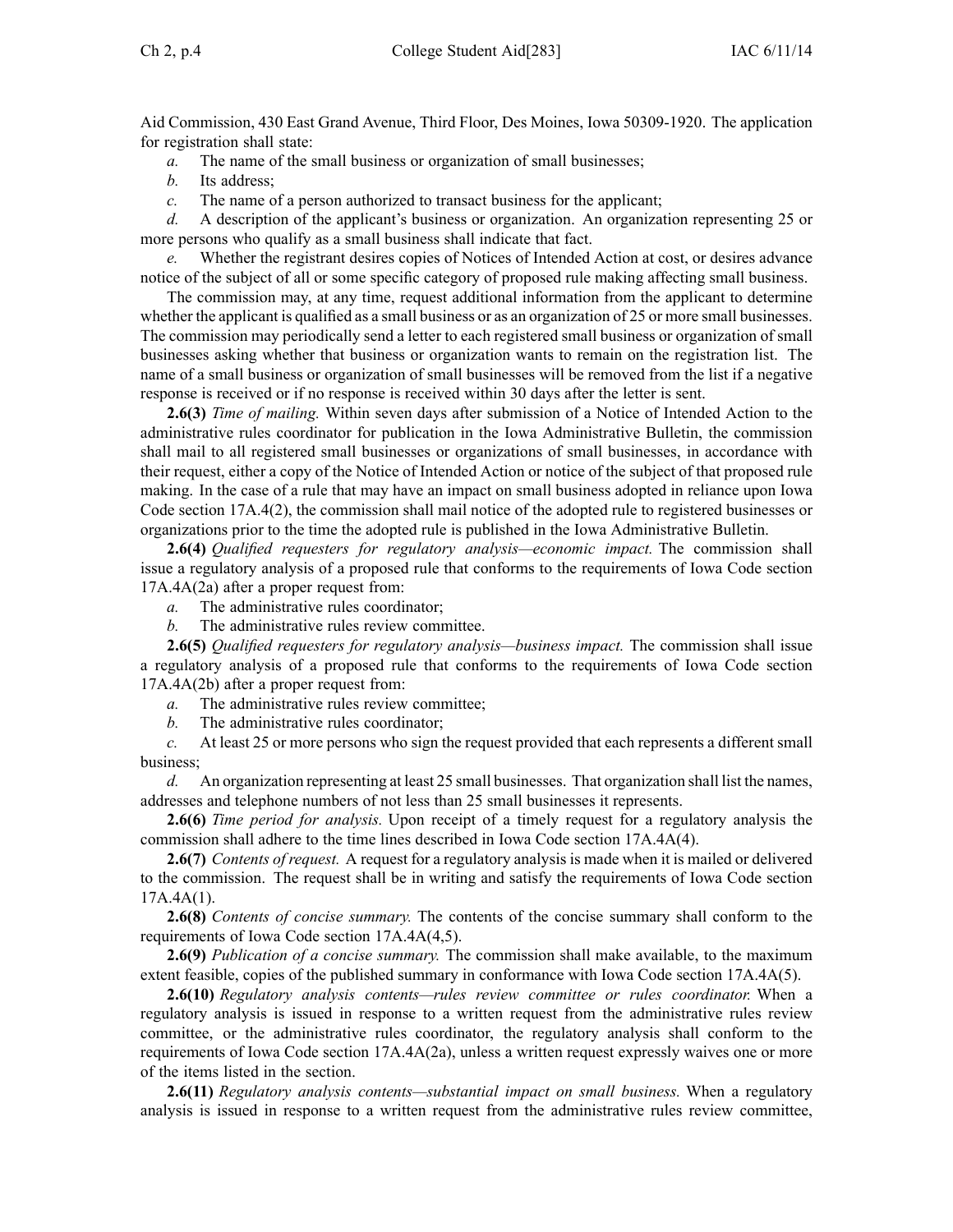the administrative rules coordinator, at least 25 persons signing that reques<sup>t</sup> who each qualify as representatives of <sup>a</sup> small business or by an organization representing at least 25 small businesses, the regulatory analysis shall conform to the requirements of Iowa Code section [17A.4A\(2b\)](https://www.legis.iowa.gov/docs/ico/section/17A.4A.pdf). [**ARC 1490C**, IAB 6/11/14, effective 7/30/14]

## **283—2.7(17A,25B) Fiscal impact statement.**

**2.7(1)** A proposed rule that mandates additional combined expenditures exceeding \$100,000 by all affected political subdivisions or agencies and entities which contract with political subdivisions to provide services must be accompanied by <sup>a</sup> fiscal impact statement outlining the costs associated with the rule. A fiscal impact statement must satisfy the requirements of Iowa Code section [25B.6](https://www.legis.iowa.gov/docs/ico/section/25B.6.pdf).

**2.7(2)** If the commission determines, at the time it adopts a rule, that the fiscal impact statement upon which the rule is based contains errors, the commission shall, at the same time, issue <sup>a</sup> corrected fiscal impact statement and publish the corrected fiscal impact statement in the Iowa Administrative Bulletin.

# **283—2.8(17A) Time and manner of rule adoption.**

**2.8(1)** *Time of adoption.* The commission shall not adopt <sup>a</sup> rule until the period for making written submissions and oral presentations has expired. Within 180 days after the later of the publication of the Notice of Intended Action, or the end of oral proceedings thereon, the commission shall adopt <sup>a</sup> rule pursuan<sup>t</sup> to the rule-making proceeding or terminate the proceeding by publication of <sup>a</sup> notice to that effect in the Iowa Administrative Bulletin.

**2.8(2)** *Consideration of public comment.* Before the adoption of <sup>a</sup> rule, the commission shall consider fully all of the written submissions and oral submissions received in that rule-making proceeding or any memorandum summarizing such oral submissions, and any regulatory analysis or fiscal impact statement issued in that rule-making proceeding.

**2.8(3)** *Reliance on commission expertise.* Except as otherwise provided by law, the commission may use its own experience, technical competence, specialized knowledge, and judgment in the adoption of <sup>a</sup> rule.

# **283—2.9(17A) Variance between adopted rule and published notice of proposed rule adoption.**

**2.9(1)** The commission shall not adopt <sup>a</sup> rule that differs from the rule proposed in the Notice of Intended Action on which the rule is based unless:

*a.* The differences are within the scope of the subject matter announced in the Notice of Intended Action and are in character with the issues raised in that notice; and

*b.* The differences are <sup>a</sup> logical outgrowth of the contents of that Notice of Intended Action and the comments submitted in response thereto; and

*c.* The Notice of Intended Action provided fair warning that the outcome of that rule-making proceeding could be the rule in question.

**2.9(2)** In determining whether the Notice of Intended Action provided fair warning that the outcome of that rule-making proceeding could be the rule in question, the commission shall consider the following factors:

*a.* The extent to which persons who will be affected by the rule should have understood that the rule-making proceeding on which it is based could affect their interests;

*b.* The extent to which the subject matter of the rule or the issues determined by the rule are different from the subject matter or issues contained in the Notice of Intended Action; and

*c.* The extent to which the effects of the rule differ from the effects of the proposed rule contained in the Notice of Intended Action.

**2.9(3)** The commission shall commence <sup>a</sup> rule-making proceeding within 60 days of its receipt of <sup>a</sup> petition for rule making seeking the amendment or repeal of <sup>a</sup> rule that differs from the proposed rule contained in the Notice of Intended Action on which the rule is based, unless the commission finds that the differences between the adopted rule and the proposed rule are so insubstantial as to make such <sup>a</sup> rule-making proceeding unnecessary. A copy of any such finding and the petition to which it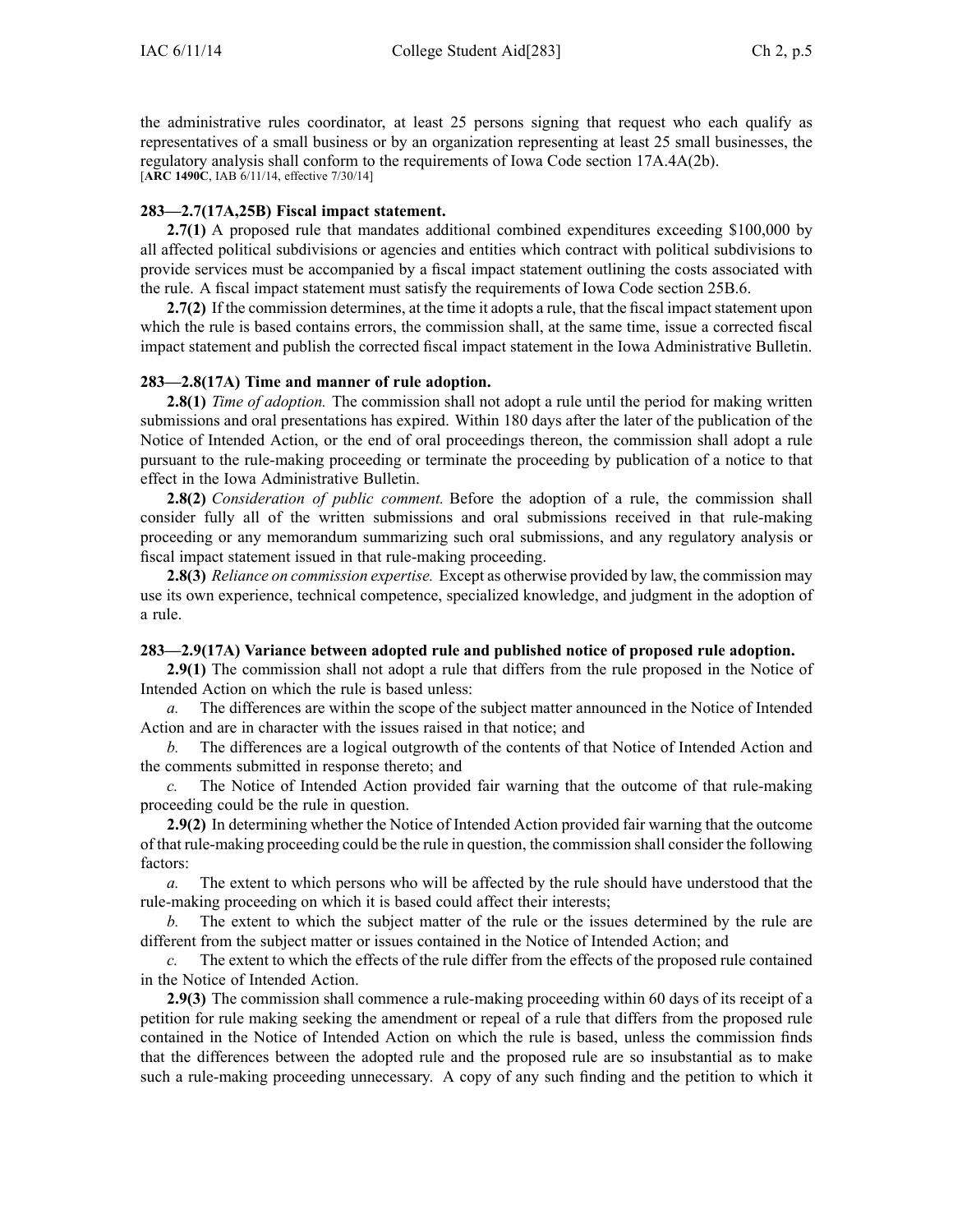responds shall be sent to petitioner, the administrative rules coordinator, and the administrative rules review committee within three days of its issuance.

**2.9(4)** Concurrent rule-making proceedings. Nothing in this rule disturbs the discretion of the commission to initiate, concurrently, several different rule-making proceedings on the same subject with several different published Notices of Intended Action.

### **283—2.10(17A) Exemptions from public rule-making procedures.**

**2.10(1)** *Omission of notice and comment.* To the extent the commission finds that public notice and participation are unnecessary, impracticable, or contrary to the public interest in the process of adopting <sup>a</sup> particular rule, the commission may adopt that rule without publishing advance Notice of Intended Action in the Iowa Administrative Bulletin and without providing for written or oral public submissions prior to its adoption. The commission shall incorporate the required finding and <sup>a</sup> brief statement of its supporting reasons in each rule adopted in reliance upon this subrule.

**2.10(2)** *Public proceedings on rules adopted without them.* The commission may, at any time, commence <sup>a</sup> standard rule-making proceeding for the adoption of <sup>a</sup> rule that is identical or similar to <sup>a</sup> rule it adopts in reliance upon subrule 2.10(1). Upon written petition by <sup>a</sup> governmental subdivision, the administrative rules review committee, an agency, the administrative rules coordinator, an association having not less than 25 members, or at least 25 persons, the commission shall commence <sup>a</sup> standard rule-making proceeding for any rule specified in the petition that was adopted in reliance upon subrule 2.10(1). Such <sup>a</sup> petition must be filed within one year of the publication of the specified rule in the Iowa Administrative Bulletin as an adopted rule. The rule-making proceeding on that rule must be commenced within 60 days of the receipt of such <sup>a</sup> petition. After <sup>a</sup> standard rule-making proceeding commenced pursuan<sup>t</sup> to this subrule, the commission may either readopt the rule it adopted without benefit of all usual procedures on the basis of subrule 2.10(1), or may take any other lawful action, including the amendment or repeal of the rule in question, with whatever further proceedings are appropriate.

### **283—2.11(17A) Concise statement of reasons.**

**2.11(1)** *General.* When requested by <sup>a</sup> person, either prior to the adoption of <sup>a</sup> rule or within 30 days after its publication in the Iowa Administrative Bulletin as an adopted rule, the commission shall issue <sup>a</sup> concise statement of reasons for the rule. Requests for such <sup>a</sup> statement must be in writing and be delivered to College Student Aid Commission, 430 East Grand Avenue, Third Floor, Des Moines, Iowa 50309-1920. The reques<sup>t</sup> should indicate whether the statement is sought for all or only <sup>a</sup> specified par<sup>t</sup> of the rule. Requests will be considered made on the date received.

**2.11(2)** *Contents.* The concise statement of reasons shall contain:

*a.* The reasons for adopting the rule;

*b.* An indication of any change between the text of the proposed rule contained in the published Notice of Intended Action and the text of the rule as finally adopted, with the reasons for any such change;

*c.* The principal reasons urged in the rule-making proceeding for and against the rule, and the commission's reasons for overruling the arguments made against the rule.

**2.11(3)** *Time of issuance.* After <sup>a</sup> proper request, the commission shall issue <sup>a</sup> concise statement of reasons by the later of the time the rule is adopted or 35 days after receipt of the request. [**ARC 1490C**, IAB 6/11/14, effective 7/30/14]

### **283—2.12(17A) Contents, style, and form of rule.**

**2.12(1)** *Contents.* Each rule adopted by the commission shall contain the text of the rule and, in addition:

*a.* The date the commission adopted the rule;

*b.* A brief explanation of the principal reasons for the rule-making action if such reasons are required by Iowa Code section [17A.4\(1b\)](https://www.legis.iowa.gov/docs/ico/section/17A.4.pdf), or the commission in its discretion decides to include such reasons;

*c.* A reference to all rules repealed, amended, or suspended by the rule;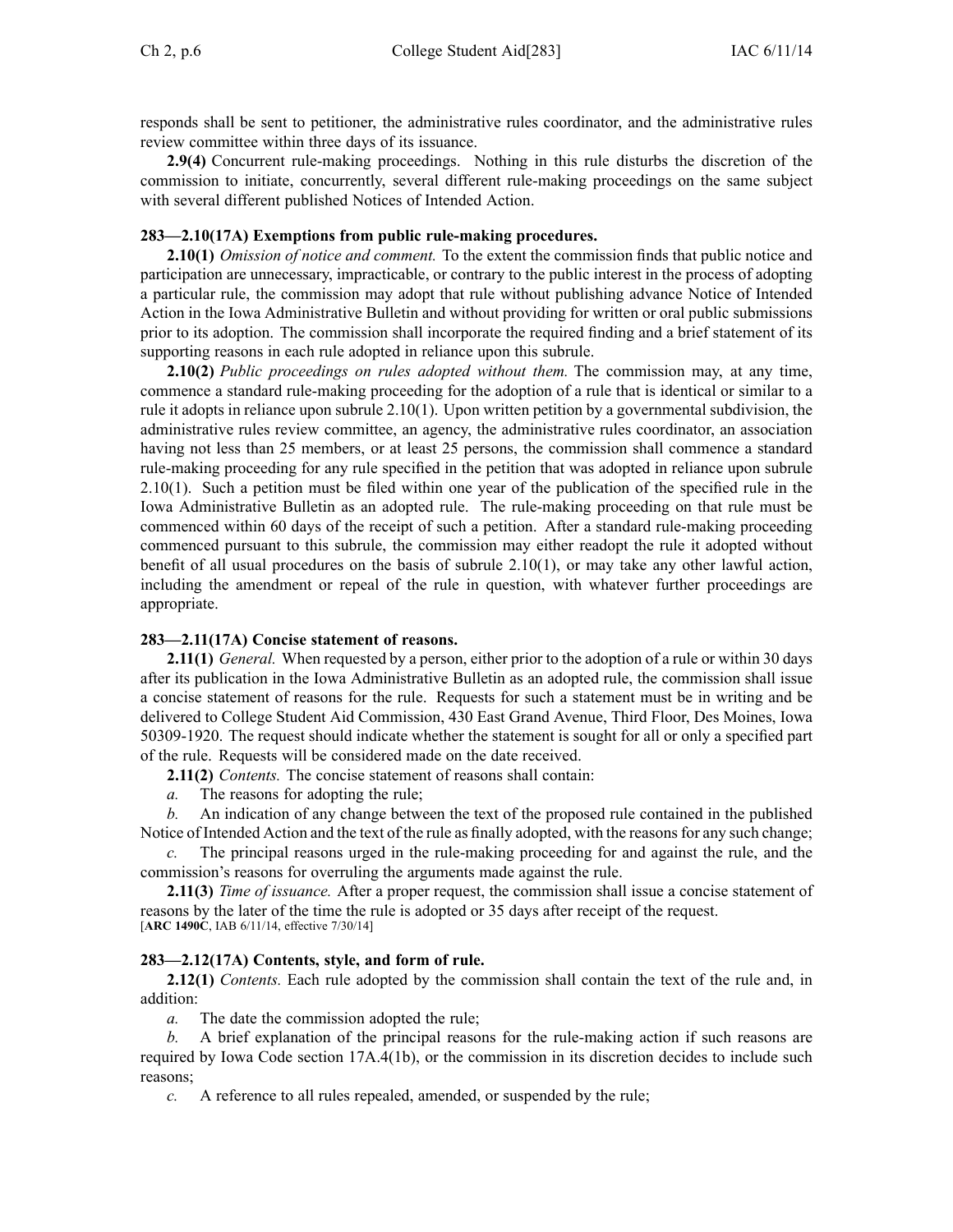*d.* A reference to the specific statutory or other authority authorizing adoption of the rule;

*e.* Any findings required by any provision of law as <sup>a</sup> prerequisite to adoption or effectiveness of the rule;

*f.* A brief explanation of the principal reasons for the failure to provide for waivers to the rule if no waiver provision is included and <sup>a</sup> brief explanation of any waiver or special exceptions provided in the rule if such reasons are required by Iowa Code section [17A.4\(1b\)](https://www.legis.iowa.gov/docs/ico/section/17A.4.pdf), or the commission in its discretion decides to include such reasons; and

*g.* The effective date of the rule.

**2.12(2)** *Incorporation by reference.* The commission may incorporate by reference in <sup>a</sup> proposed or adopted rule, and without causing publication of the incorporated matter in full, all or any par<sup>t</sup> of <sup>a</sup> code, standard, rule, or other matter if the commission finds that the incorporation of its text in the commission proposed or adopted rule would be unduly cumbersome, expensive, or otherwise inexpedient. The reference in the commission proposed or adopted rule shall fully and precisely identify the incorporated matter by location, title, citation, date, and edition, if any; shall briefly indicate the precise subject and the general contents of the incorporated matter; and shall state that the proposed or adopted rule does not include any later amendments or editions of the incorporated matter. The commission may incorporate such matter by reference in <sup>a</sup> proposed or adopted rule only if the commission makes copies of it readily available to the public. The rule shall state how and where copies of the incorporated matter may be obtained at cost from the commission, and how and where copies may be obtained from the agency of the United States, this state, another state, or the organization, association, or persons, originally issuing that matter. The commission shall retain permanently <sup>a</sup> copy of any materials incorporated by reference in <sup>a</sup> rule of the commission.

If the commission adopts standards by reference to another publication, it shall provide <sup>a</sup> copy of the publication containing the standards to the administrative rules coordinator for deposit in the state law library and may make the standards available electronically.

**2.12(3)** *References to materials not published in full.* When the administrative code editor decides to omit the full text of <sup>a</sup> proposed or adopted rule because publication of the full text would be unduly cumbersome, expensive, or otherwise inexpedient, the commission shall prepare and submit to the administrative code editor for inclusion in the Iowa Administrative Bulletin and Iowa Administrative Code <sup>a</sup> summary statement describing the specific subject matter of the omitted material. This summary statement shall include the title and <sup>a</sup> brief description sufficient to inform the public of the specific nature and subject matter of the proposed or adopted rules, and of significant issues involved in these rules. The summary statement also shall describe how <sup>a</sup> copy of the full text of the proposed or adopted rule, including any unpublished matter and any matter incorporated by reference, may be obtained from the commission. The commission will provide <sup>a</sup> copy of that full text at actual cost upon reques<sup>t</sup> and shall make copies of the full text available for review at the state law library and may make the standards available electronically.

At the reques<sup>t</sup> of the administrative code editor, the commission shall provide <sup>a</sup> proposed statement explaining why publication of the full text would be unduly cumbersome, expensive, or otherwise inexpedient.

**2.12(4)** *Style and form.* In preparing its rules, the commission shall follow the uniform numbering system, form, and style prescribed by the administrative rules coordinator.

### **283—2.13(17A) Agency rule-making record.**

**2.13(1)** *Requirement.* The commission shall maintain an official rule-making record for each rule it proposes by publication in the Iowa Administrative Bulletin of <sup>a</sup> Notice of Intended Action, or adopts. The rule-making record and materials incorporated by reference must be available for public inspection.

**2.13(2)** *Contents.* The commission rule-making record shall contain:

*a.* Copies of all publications in the Iowa Administrative Bulletin with respec<sup>t</sup> to the rule or the proceeding upon which the rule is based and any file-stamped copies of commission submissions to the administrative rules coordinator concerning that rule or the proceeding upon which it is based;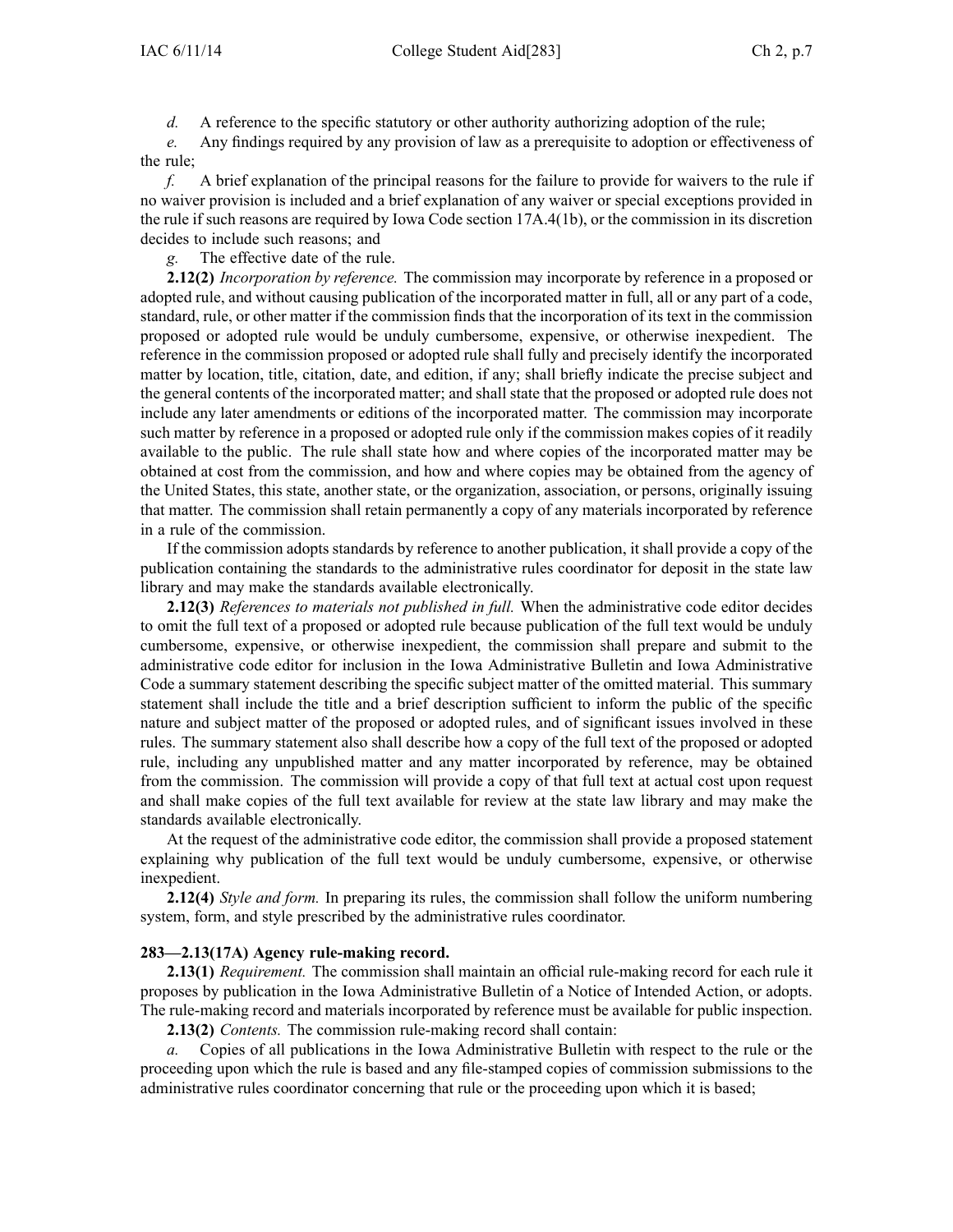*b.* Copies of any portions of the commission's public rule-making docket containing entries relating to the rule or the proceeding upon which the rule is based;

*c.* All written petitions, requests, and submissions received by the commission, and all other written materials of <sup>a</sup> factual nature as distinguished from opinion that are relevant to the merits of the rule and that were created or compiled by the commission and considered by the executive director, in connection with the formulation, proposal, or adoption of the rule or the proceeding upon which the rule is based, excep<sup>t</sup> to the extent the commission is authorized by law to keep them confidential; provided, however, that when any such materials are deleted because they are authorized by law to be kept confidential, the commission shall identify in the record the particular materials deleted and state the reasons for that deletion;

*d.* Any official transcript of oral presentations made in the proceeding upon which the rule is based or, if not transcribed, the stenographic record or electronic recording of those presentations, and any memorandum prepared by <sup>a</sup> presiding officer summarizing the contents of those presentations;

*e.* A copy of any regulatory analysis or fiscal impact statement prepared for the proceeding upon which the rule is based;

*f.* A copy of the rule and any concise statement of reasons prepared for that rule;

*g.* All petitions for amendments or repeal or suspension of the rule;

*h.* A copy of any objection to the issuance of that rule without public notice and participation that was filed pursuant to Iowa Code section  $17A.4(2)$  by the administrative rules review committee, the governor, or the attorney general;

*i.* A copy of any objection to the rule filed by the administrative rules review committee, the governor, or the attorney general pursuan<sup>t</sup> to Iowa Code section [17A.4\(4\)](https://www.legis.iowa.gov/docs/ico/section/17A.4.pdf), and any commission response to that objection;

*j.* A copy of any significant written criticism of the rule, including <sup>a</sup> separate file of any petitions for waiver of the rule; and

*k.* A copy of any executive order concerning the rule.

**2.13(3)** *Effect of record.* Except as otherwise required by <sup>a</sup> provision of law, the commission rule-making record required by this rule need not constitute the exclusive basis for commission action on that rule.

**2.13(4)** *Maintenance of files.* The commission shall maintain the rule-making file for <sup>a</sup> period of not less than five years from the later of the date the rule to which it pertains became effective, the date of the Notice of Intended Action, or the date of any written criticism as described in 2.13(2)*"g," "h," "i,"* or *"j."*

**283—2.14(17A) Filing of rules.** The commission shall file each rule it adopts in the office of the administrative rules coordinator. The filing must be executed as soon after adoption of the rule as is practicable. At the time of filing, each rule must have attached to it any fiscal impact statement and any concise statement of reasons that was issued with respec<sup>t</sup> to that rule. If <sup>a</sup> fiscal impact statement or statement of reasons for that rule was not issued until <sup>a</sup> time subsequent to the filing of that rule, the note or statement must be attached to the filed rule within five working days after the note or statement is issued. In filing <sup>a</sup> rule, the commission shall use the standard form prescribed by the administrative rules coordinator.

### **283—2.15(17A) Effectiveness of rules prior to publication.**

**2.15(1)** *Grounds.* The commission may make <sup>a</sup> rule effective after its filing at any stated time prior to 35 days after its indexing and publication in the Iowa Administrative Bulletin if it finds that <sup>a</sup> statute so provides, the rule confers <sup>a</sup> benefit or removes <sup>a</sup> restriction on some segmen<sup>t</sup> of the public, or that the effective date of the rule is necessary to avoid imminent peril to the public health, safety, or welfare. The commission shall incorporate the required finding and <sup>a</sup> brief statement of its supporting reasons in each rule adopted in reliance upon this subrule.

**2.15(2)** *Special notice.* When the commission makes <sup>a</sup> rule effective prior to its indexing and publication in reliance upon the provisions of Iowa Code section [17A.5\(2\)](https://www.legis.iowa.gov/docs/ico/section/17A.5.pdf)*"b"*(3), the commission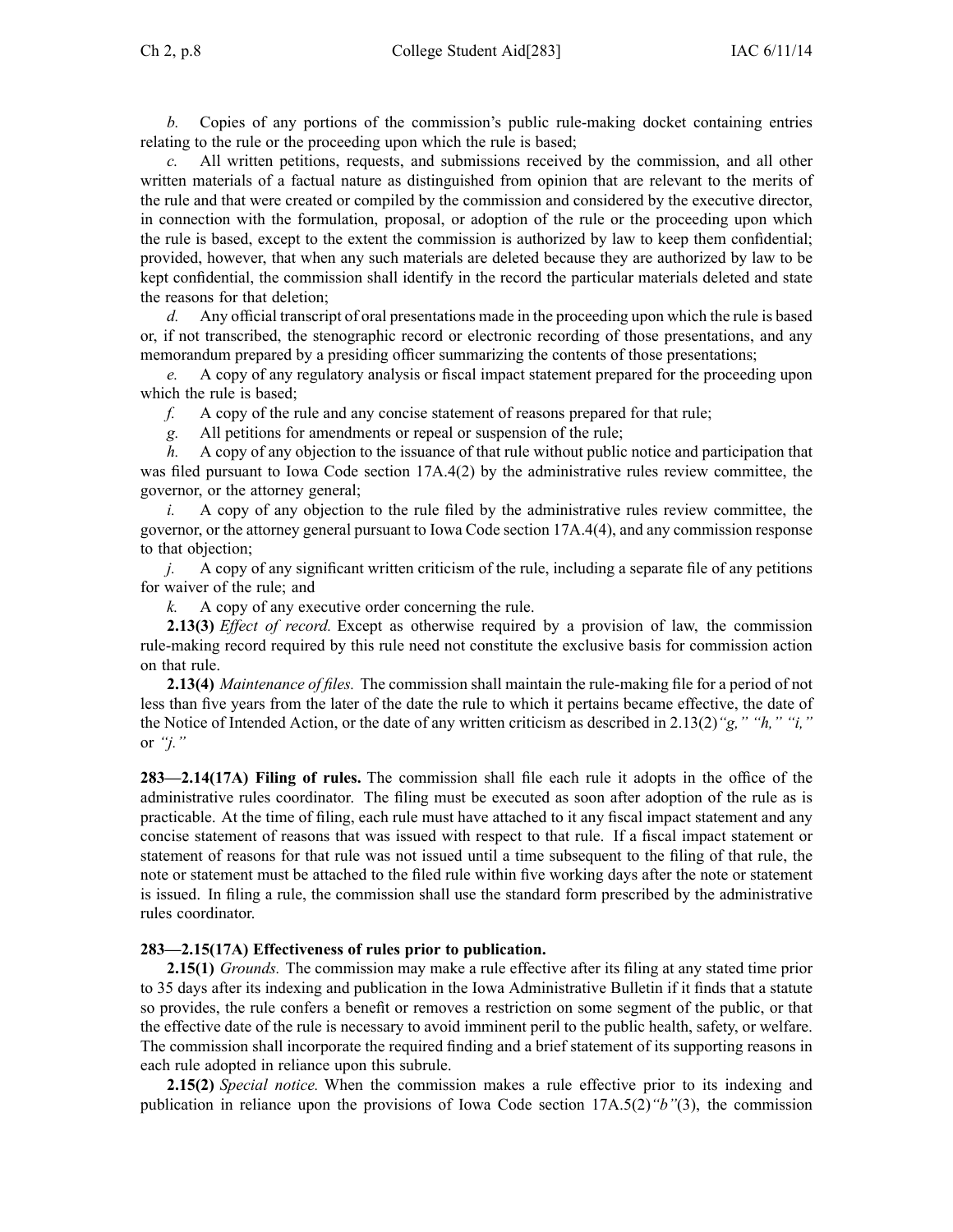shall employ all reasonable efforts to make its contents known to the persons who may be affected by that rule prior to the rule's indexing and publication. The term "all reasonable efforts" requires the commission to employ the most effective and promp<sup>t</sup> means of notice rationally calculated to inform potentially affected parties of the effectiveness of the rule that is justified and practical under the circumstances considering the various alternatives available for this purpose, the comparative costs to the commission of utilizing each of those alternatives, and the harm suffered by affected persons from any lack of notice concerning the contents of the rule prior to its indexing and publication. The means that may be used for providing notice of such rules prior to their indexing and publication include, but are not limited to, any one or more of the following means: radio, newspaper, television, signs, mail, telephone, personal notice or electronic means.

A rule made effective prior to its indexing and publication in reliance upon the provisions of Iowa Code section [17A.5\(2\)](https://www.legis.iowa.gov/docs/ico/section/17A.5.pdf)*"b"*(3) shall include in that rule <sup>a</sup> statement describing the reasonable efforts that will be used to comply with the requirements of subrule 2.15(2).

#### **283—2.16(17A) General statements of policy.**

**2.16(1)** *Compilation, indexing, public inspection.* The commission shall maintain an official, current, and dated compilation that is indexed by subject, containing all of its general statements of policy within the scope of Iowa Code section [17A.2\(11\)](https://www.legis.iowa.gov/docs/ico/section/17A.2.pdf)*"a," "c," "f," "g," "h," "k."* Each addition to, change in, or deletion from the official compilation must also be dated, indexed, and <sup>a</sup> record thereof kept. Except for those portions containing rules governed by Iowa Code section [17A.2\(11\)](https://www.legis.iowa.gov/docs/ico/section/17A.2.pdf)*"f,"* or otherwise authorized by law to be kept confidential, the compilation must be made available for public inspection and copying.

**2.16(2)** *Enforcement of requirements.* A general statement of policy subject to the requirements of this subsection shall not be relied on by the commission to the detriment of any person who does not have actual, timely knowledge of the contents of the statement until the requirements of subrule 2.16(1) are satisfied. This provision is inapplicable to the extent necessary to avoid imminent peril to the public health, safety, or welfare.

### **283—2.17(17A) Review by commission of rules.**

**2.17(1)** Any interested person, association, agency, or political subdivision may submit a written reques<sup>t</sup> to the administrative rules coordinator requesting the commission to conduct <sup>a</sup> formal review of <sup>a</sup> specified rule. Upon approval of that reques<sup>t</sup> by the administrative rules coordinator, the commission shall conduct <sup>a</sup> formal review of <sup>a</sup> specified rule to determine whether <sup>a</sup> new rule should be adopted instead or the rule should be amended or repealed. The commission may refuse to conduct <sup>a</sup> review if it has conducted such <sup>a</sup> review of the specified rule within five years prior to the filing of the written request.

**2.17(2)** In conducting the formal review, the commission shall prepare within <sup>a</sup> reasonable time <sup>a</sup> written repor<sup>t</sup> summarizing its findings, its supporting reasons, and any proposed course of action. The repor<sup>t</sup> must include <sup>a</sup> concise statement of the commission's findings regarding the rule's effectiveness in achieving its objectives, including <sup>a</sup> summary of any available supporting data. The repor<sup>t</sup> shall also concisely describe significant written criticisms of the rule received during the previous five years, including <sup>a</sup> summary of any petitions for waiver of the rule received by the commission or granted by the commission. The repor<sup>t</sup> shall describe alternative solutions to resolve the criticisms of the rule, the reasons any were rejected, and any changes made in the rule in response to the criticisms as well as the reasons for the changes. A copy of the commission's repor<sup>t</sup> shall be sent to the administrative rules review committee and the administrative rules coordinator. The repor<sup>t</sup> must also be available for public inspection.

These rules are intended to implement Iowa Code chapter [17A](https://www.legis.iowa.gov/docs/ico/chapter/17A.pdf).

[Filed 3/9/82, Notice 1/20/82—published 3/31/82, effective 5/5/82] [Filed 4/16/87, Notice 2/11/87—published 5/6/87, effective 6/10/87] [Filed 7/22/88, Notice 3/9/88—published 8/10/88, effective 9/14/88] [Filed 5/28/99, Notice 3/10/99—published 6/16/99, effective 7/21/99]